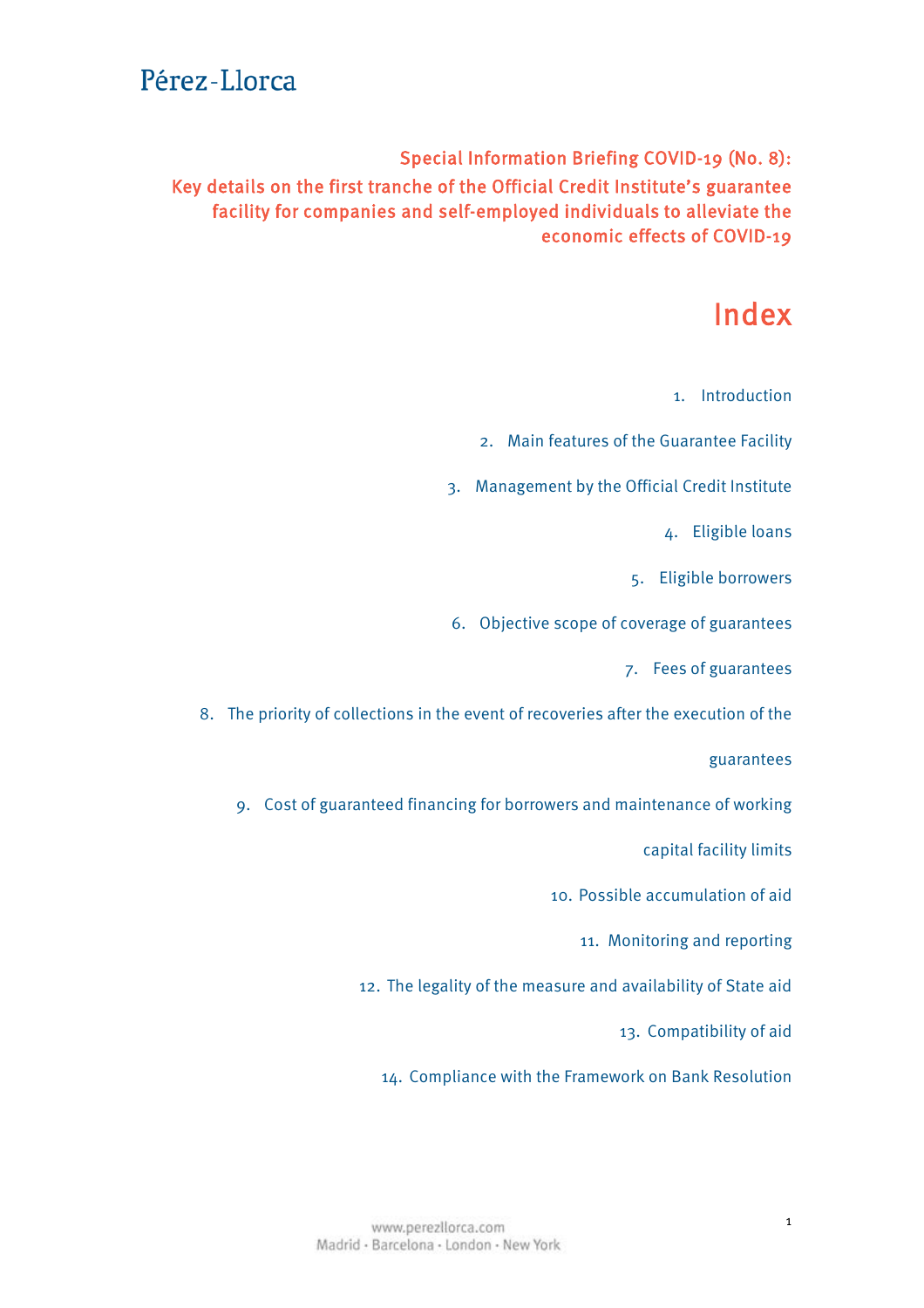<span id="page-1-0"></span>Madrid, 28 March 2020

#### 1. Introduction

 $\overline{a}$ 

On 26 March 2020, a Resolution of the Spanish Council of Ministers of 24 March 2020 was published, approving the details of the first tranche of the Official Credit Institute's ("ICO") guarantee facility for companies and self-employed individuals, to alleviate the economic effects of COVID-19[1](#page-1-1) (the "Council of Ministers' Resolution").

The Council of Ministers' Resolution implements one of the measures established in Royal Decree-Law 8/2020, of 17 March, on urgent extraordinary measures to deal with the economic and social impact of COVID-19 (RDL 8/2020). These measures consist of the approval of a guarantee facility on behalf of the State, for a total amount of up to EUR 100 billion, to guarantee the financial debt (existing or new) of companies and self-employed individuals with respect to financial institutions[2](#page-1-2) in relation to certain working capital and liquidity needs of such companies and professionals, as a means of mitigating the adverse effects of a liquidity crisis caused by COVID-19 (the "Guarantee Facility") on the business community.

For further information on the measures included in the aforementioned RDL 8/2020, please consult our Information Briefing of 18 March 2020, which can be foun[d here.](https://www.perezllorca.com/wp-content/uploads/2020/03/perez-llorca-special-information-briefing-no-4.pdf)

This first guarantee facility approved by the Council of Ministers is in keeping with the Temporary Framework of the State aid measures to support the economy in the face of the current COVID-19 outbreak, which was adopted by a Communication of the European Commission of 19 March 2020[3](#page-1-3) (the "Temporary Framework"). The Guarantee Facility was declared to be compatible State aid by the Commission's decision of 2[4](#page-1-4) March 20204 (the "Commission's Decision"), which was published yesterday.

In this Briefing, we will analyse the Guarantee Facility, as it is set out in the Council of Ministers' Resolution, with the additional information provided by the Commission's decision.

<span id="page-1-1"></span><sup>1</sup> Resolution of 25 March 2020, of the State Secretariat for the Economy and Business Support, Resolution of the Council of Ministers of 24 March 2020, approving the details of the first tranche of the ICO guarantee facility for businesses and the self-employed, to alleviate the economic effects of COVID-19.

<span id="page-1-2"></span><sup>2</sup> According to the Resolution of the Council of Ministers, financial institutions shall mean 'credit institutions, financial credit institutions, electronic money institutions, and payment institutions'.

<span id="page-1-3"></span><sup>3</sup> Communication from the Commission of 19 March 2020. Temporary Framework for State aid measures to support the economy in the current COVID-19 outbreak. C (2020) 1863 final. Availabl[e here.](https://ec.europa.eu/competition/state_aid/what_is_new/sa_covid19_temporary-framework.pdf)

<span id="page-1-4"></span><sup>4</sup> European Commission Decision of 24 March 2020, State aid SA.56803 - Spain COVID-19 - Guarantee scheme for companies and self-employed persons to support the economy in the current crisis COVID-19. C (2020) 1925 final. Availabl[e here.](https://ec.europa.eu/competition/state_aid/cases1/202013/285233_2142736_57_2.pdf) The authentic version of the decision is in English.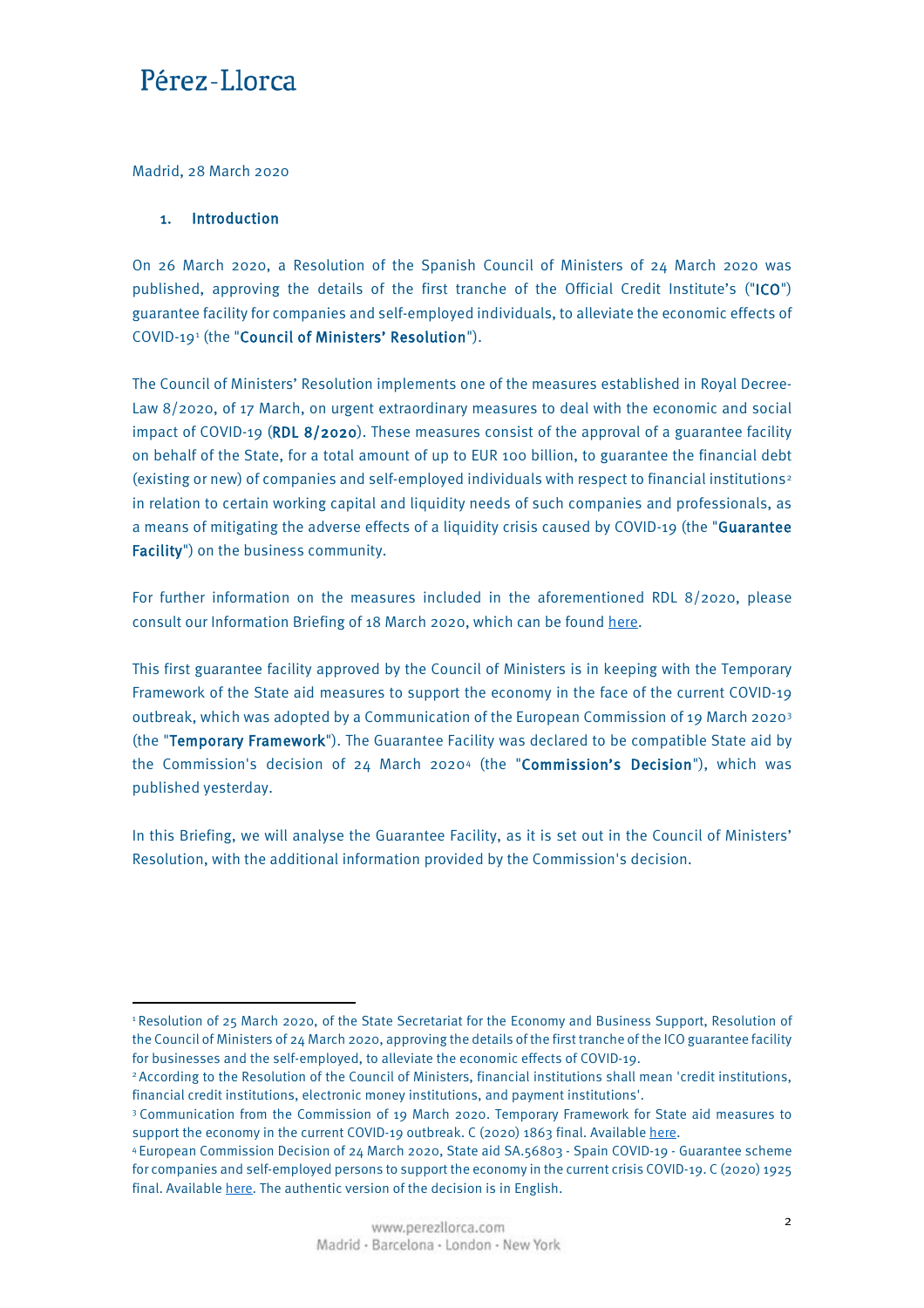#### <span id="page-2-0"></span>2. Main features of the Guarantee Facility

The Council of Ministers' Resolution establishes the terms of the first tranche of the Guarantee Facility, for an amount of up to EUR 20 billion, divided into two sub-tranches of EUR 10 billion each:

- (i) a first sub-tranche to guarantee financing operations granted to the self-employed and to small and medium enterprises ("SMEs"); and
- (ii) a second sub-tranche to guarantee financing operations granted to businesses that do not qualify as SMEs.

According to the Council of Ministers' Resolution (by reference to the Block Exemption Regulation[5](#page-2-1)), "SMEs" are defined as undertakings with fewer than 250 employees and an annual turnover not exceeding EUR 50 million or an annual balance sheet total not exceeding EUR 43 million.

The Commission's Decision provides that, according to European Union law on State aid, the Council of Ministers' Resolution includes three guarantee facilities:

- (i) a first facility for refinancing operations and new loans of less than EUR 1.5 million for the self-employed, SMEs and large companies
- (ii) a second facility for the self-employed and SMEs which have a need for funding in excess of EUR 1.5 million
- (iii) a third facility for large companies with a need for funding in excess of EUR 1.5 million<sup>[6](#page-2-2)</sup>

The Commission's Decision notes that the Spanish authorities have considered that the guarantees granted under the first facility can be regarded as *de minimis* aid, so that, in accordance with the Minimis Regulation[7,](#page-2-3) such aid does not have to be communicated to the European Commission. Consequently, in its decision, the Commission did not examine the compatibility of the aid with the internal market.

### 3. Management by the Official Credit Institute

Although the amounts corresponding to the losses that may arise from the execution of the guarantees, as well as the administration and management costs relating to them, will be covered

 $\overline{a}$ 

<span id="page-2-1"></span><sup>5</sup> Commission Regulation (EU) nº 651/2014 of 17 June 2014 declaring certain categories of aid compatible with the internal market in accordance with Articles 107 and 108 of the Treaty (the "Block Exemption Regulation") OJ L 187, 26.6.2014, p. 1

<span id="page-2-2"></span><sup>6</sup> Paragraph (8) of the Commission's Decision.

<span id="page-2-3"></span><sup>7</sup> Commission Regulation (EU) nº 1407/2013 of 18 December 2013 on the application of Articles 107 and 108 of the Treaty on the Functioning of the European Union to *de Minimis* aid (the "Minimis Regulation") OJ L 352, 24.12.2013, p. 1.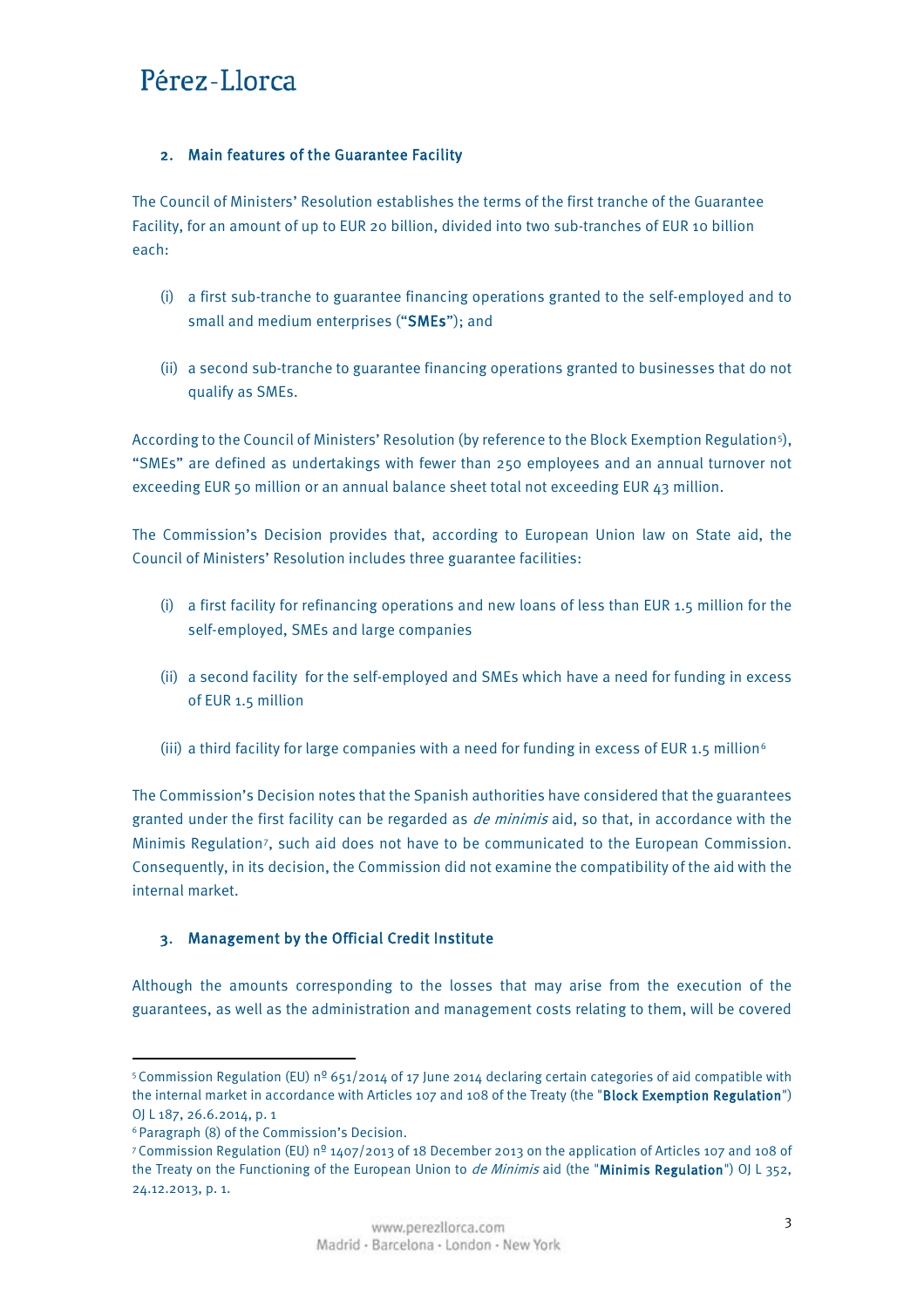<span id="page-3-0"></span>by the Ministry of Economic Affairs and Digital Transformation's budget item, which has been established for this purpose, the Guarantee Facility will be managed by the ICO, in collaboration with financial institutions, in circumstances where the ICO has been authorised to carry out all the actions necessary for the effective implementation of the Guarantee Facility within 10 days of the adoption of the Council of Ministers' Resolution (i.e. no later than 3 April 2020). In addition, the Council of Ministers' Resolution empowers the Minister of Economic Affairs and Digital Transformation to adopt the necessary measures to ensure the appropriate distribution of the Guarantee Facility among the relevant parties.

The ICO must also inform the Ministry of Economic Affairs and Digital Transformation about the use of the Guarantee Facility on a fortnightly basis, and resolve any incidents that may arise in relation to it.

In consideration for its participation, the ICO will charge a flat-rate management and administration fee of 0.05%, calculated on the volume of the guaranteed portfolio.

At the time of publication of this Briefing, the ICO has not yet effectively implemented the Guarantee Facility

#### 4. Eligible loans

The Council of Ministers' Resolution provides that the guarantees granted under the Guarantee Facility will secure both new loans and renewals of existing financing operations granted by financial institutions (irrespective of the source of their funding<sup>8</sup>) to companies and self-employed individuals to meet financing needs arising, *inter alia*, from the payment of salaries, invoices, working capital requirements or other liquidity needs, including those arising from the maturing of financial or tax obligations.

Although the Council of Ministers' Resolution expressly mentions "eligible loans", the scope of the Guarantee Facility is not limited to lending operations in a strict sense but to financing operations in a broader sense.

The Commission's Decision states that the Guarantee Facility is open to all sectors and will apply throughout Spain. It also provides that the financing operations may be applied to both investment objectives and working capital requirements[9.](#page-3-2)

#### 5. Eligible borrowers

The Council of Ministers' Resolution establishes that only companies and self-employed individuals with their registered office in Spain and who have been affected by the economic effects of COVID-19 may apply for these guarantees, provided that they were not in a situation of default as of  $31$ 

<span id="page-3-2"></span><span id="page-3-1"></span> $\overline{a}$ <sup>8</sup> If the financing operation granted by a financial institution is partially financed by the ICO, the scheme provided for in the Council of Ministers' Resolution will also apply to the participation of the ICO under the same conditions as the collaborating financing institution. <sup>9</sup> Paragraphs (17) and (18) b) of the Commission's Decision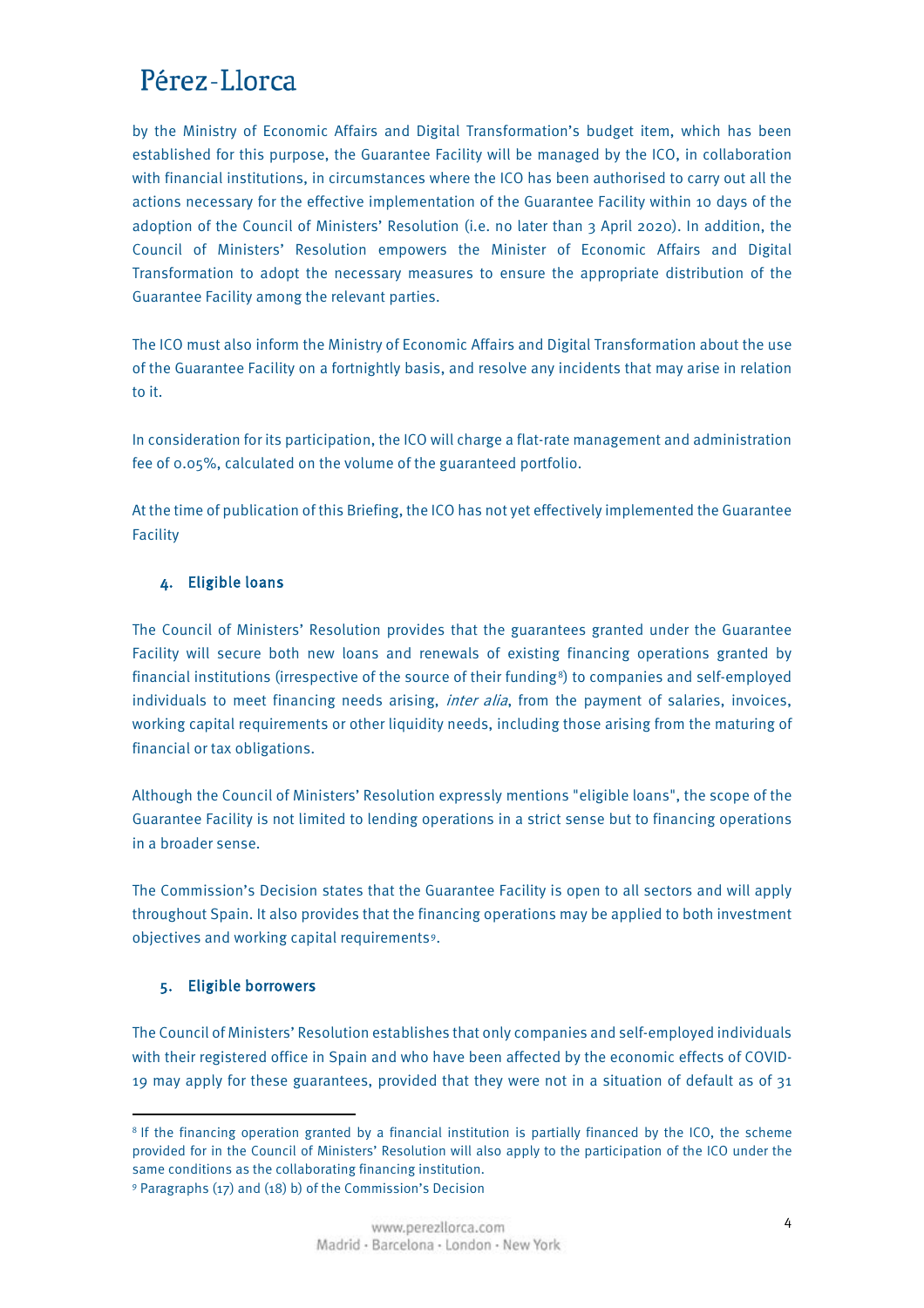<span id="page-4-0"></span>December 2019, or subject to a bankruptcy procedure (or in any of the situations provided in Article 2.4 of Law 22/2003, of 9 July, on Bankruptcy) on 17 March 2020.

The Commission's Decision provides that financial institutions are excluded as eligible final beneficiaries<sup>10</sup>.

#### 6. Objective scope of coverage of guarantees

Guarantees shall guarantee financing operations with the following terms:

- (i) Financing operations must have been concluded or renewed after 17 March 2020. The deadline for requesting guarantees is 30 September 2020, although, as stated in the Commission's Decision, this deadline may be extended until 31 December 2020 by a new Council of Ministers' Resolution, as set out in the Temporary Framework[11](#page-4-2).
- (ii) The Council of Ministers' Resolution refers to the Temporary Framework for setting the maximum amounts per operation.

In this respect, the Commission's Decision provides that, for loans with a maturity beyond 31 December 2020, the amount of the principal of the loan must comply with one of the following alternative conditions:

- It must not exceed twice the annual wage costs of the beneficiary (including social security charges and the cost of staff working on the company premises but formally on the payroll of a subcontractor) for 2019 or the last year available. In the case of companies set up after 1 January 2019, the maximum amount of the loan may not exceed the estimated annual wage costs for the first two years of activity; or
- It must not exceed 25 % of the total turnover of the beneficiary in 2019; or
- With appropriate justification and on the basis of self-certification by the beneficiary of its liquidity needs, the amount of the loan may be increased to cover the liquidity needs for a period of eighteen months from the time it is granted in the case of SMEs, and twelve months from the time it is granted in the case of large companies<sup>[12](#page-4-3)</sup>.
- (iii) The duration of the guarantee shall be equal to that of the financing operation, up to a maximum of 5 years.

 $\overline{a}$ 

<span id="page-4-1"></span><sup>10</sup> Paragraph (17) of the Commission's Decision

<span id="page-4-2"></span><sup>&</sup>lt;sup>11</sup> Paragraphs (18) a) and (19) a) of the Commission's Decision and paragraph (25) c) of the Temporary Framework

<span id="page-4-3"></span><sup>12</sup> Paragraph (18) c) of the Commission's Decision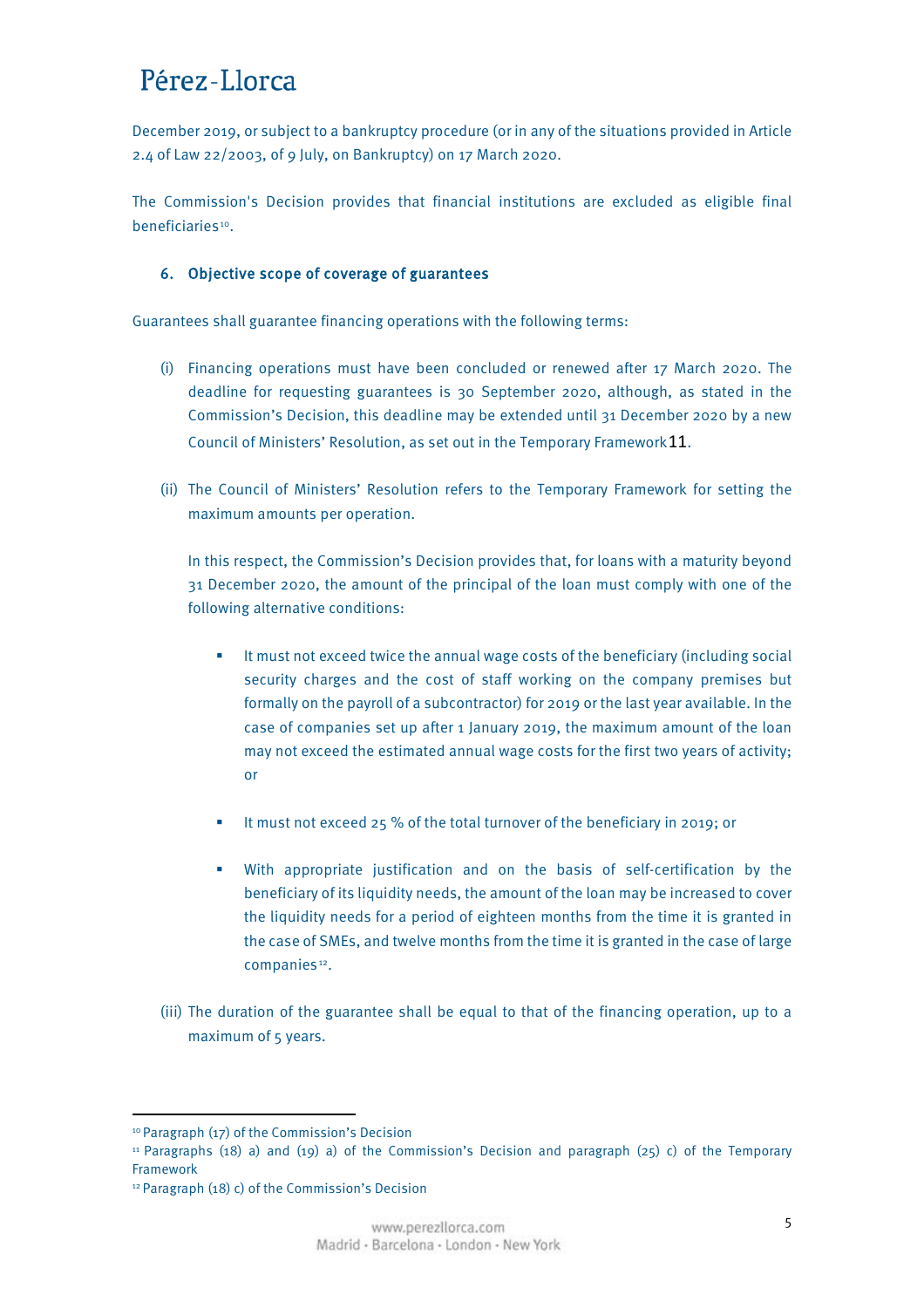<span id="page-5-0"></span>(iv) The maximum percentage guaranteed by the guarantee will be (i) 80% of the financing operations (in respect of both new financing operations or the renewal of existing financial operations) undertaken by the self-employed and SMEs; (ii) 70% of new financing operations undertaken by companies that do not qualify as SMEs; and (iii) 60% of renewals of financing operations undertaken by companies that do not qualify as SMEs.

#### 7. Fees of guarantees

The Council of Ministers' Resolution establishes the fees to be charged on the guarantees, which must be assumed by the financial institutions and which will be between 20 and 120 basis points depending on the amount of the guaranteed financing operation, the term of the operation and the financial position of the beneficiary of the guarantee. Thus:

- (i) The fees on guarantees granted for loans of up to EUR 1.5 million shall be 20 basis points on the balance of the total amount guaranteed
- (ii) The fees on guarantees granted to self-employed individuals or companies that are not considered SMEs for operations with a nominal amount exceeding EUR 1.5 million shall be:
	- **20 basis points per year for guarantees with a maturity date of 1 year or less.**
	- <sup>3</sup> 30 basis points per year for guarantees with a maturity date due in 1 to 3 years.
	- 80 basis points per year for guarantees with a maturity date due in 3 to 5 years.
- (iii) The fees on guarantees granted to companies that are not considered SMEs for new operations with a nominal amount exceeding EUR 1.5 million shall be:
	- <sup>3</sup> 30 basis points per year for guarantees with a maturity date due in 1 year or less.
	- 60 basis points per year for guarantees with a maturity date due in 1 to 3 years.
	- <sup>1</sup> 120 basis points per year for guarantees with a maturity date due in 3 to 5 years
- (iv) The fees on guarantees granted to companies that are not considered SMEs for renewal operations with a nominal amount of more than EUR 1.5 million shall be:
	- <sup>2</sup> 25 basis points per year for guarantees with a maturity date due in 1 year or less.
	- 50 basis points per year for guarantees with a maturity date due in 1 to 3 years.
	- **100 basis points per year for guarantees with a maturity date due in 3 to 5 years.**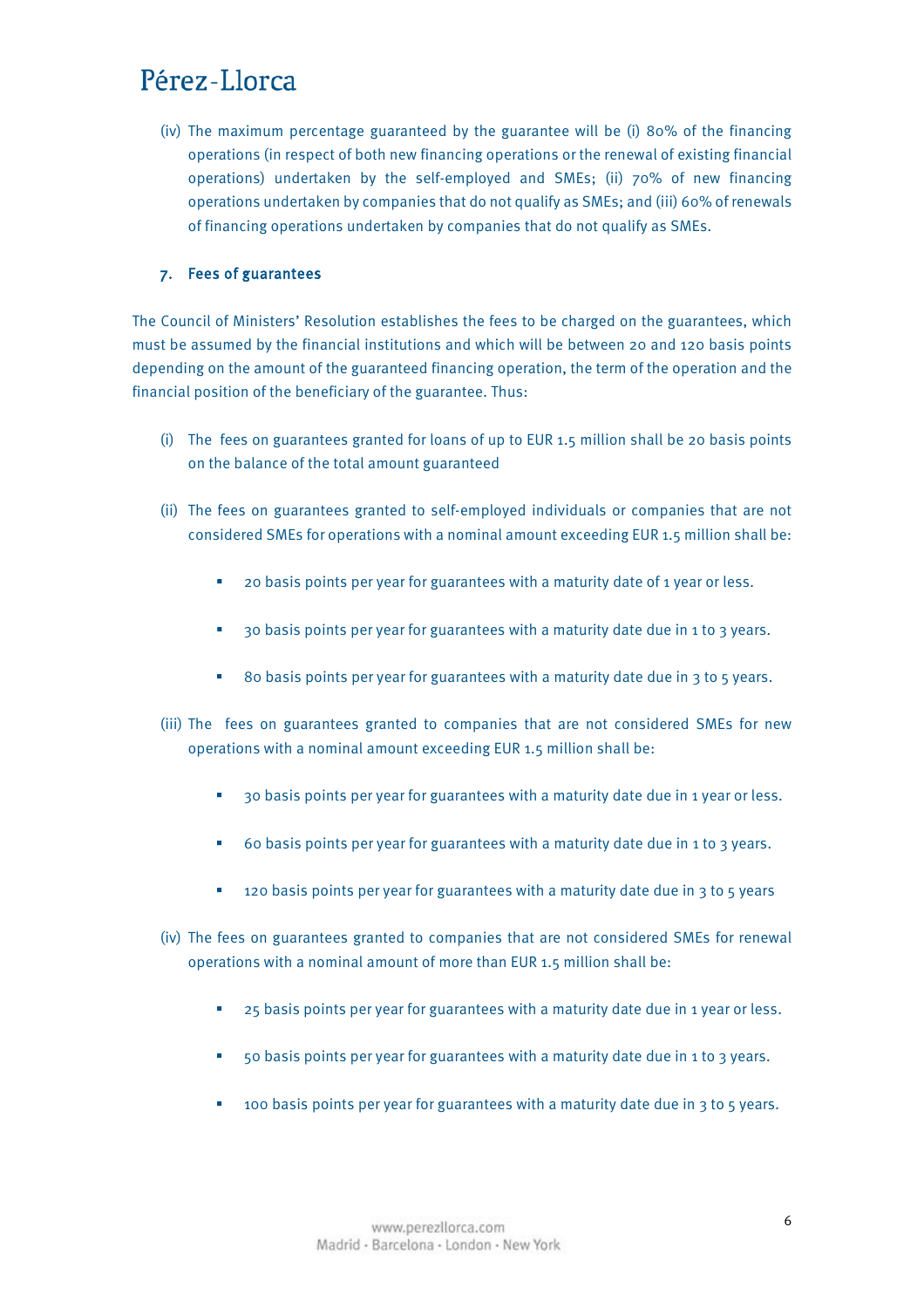<span id="page-6-0"></span>The Commission's Decision provides that the fees for guarantees is progressive over time and increases each year in relation to the capital outstanding until the final maturity of the underlying financing operation in order to incentivise early repayment<sup>13</sup>.

### 8. The priority of collections in the event of recoveries after the execution of the guarantees

The guarantees granted under the Guarantee Facility will have a "pari passu" rank, so that, in the event of the execution of a guarantee, the financial institution must pay the ICO the percentage of the sums recovered equivalent to the guaranteed risk, if any, of the unpaid amounts. The Commission's Decision explains that the losses are sustained proportionally, and under the same conditions, by the financial intermediary and the Spanish State[14](#page-6-2).

### 9. Cost of the guaranteed financing for borrowers and maintenance of working capital facility limits

The Council of Ministers' Resolution establishes that those financial institutions that grant financing guarantees through the Guarantee Facility must comply with the following requirements:

- (i) the costs of new loans and refinancing operations that benefit from these guarantees will be in line with the costs charged before the start of the COVID-19 crisis, taking into account the guarantee and its cost of coverage; and
- (ii) the limits of the working capital facilities granted to all its clients and, in particular, to those clients whose loans are guaranteed by the Guarantee Facilities must be kept unchanged (until at least September 30, 2020).

The Commission's Decision states that the financial institutions will pass on the advantages of the public guarantee to the final beneficiaries, and that, to this end, a supervisory system must be established. The Commission's Decision also recognises that the drawdown of the guarantees may be contractually linked to specific conditions, which are agreed between the parties when the guarantee is initially granted<sup>15</sup>.

#### 10. Possible accumulation of aid

According to the Commission's Decision, the Guarantee Facility cannot be combined with other aid that Spain may grant in the future in the form of subsidised interest rates for loans, in circumstances where it is all related to the same financing operation<sup>16</sup>.

However, the Commission accepts that the aid under this measure may be combined with other compatible aid, *de minimis* aid or with other forms of financing provided that the maximum levels

 $\overline{a}$ 

<span id="page-6-1"></span><sup>13</sup> Paragraph (19) f) of the Commission's Decision

<span id="page-6-2"></span><sup>14</sup> Paragraph (19) c) of the Commission's Decision.

<span id="page-6-3"></span><sup>15</sup> Paragraphs (19) i) and (20) of the Commission's Decision.

<span id="page-6-4"></span><sup>16</sup> Paragraph (22) of the Commission's Decision.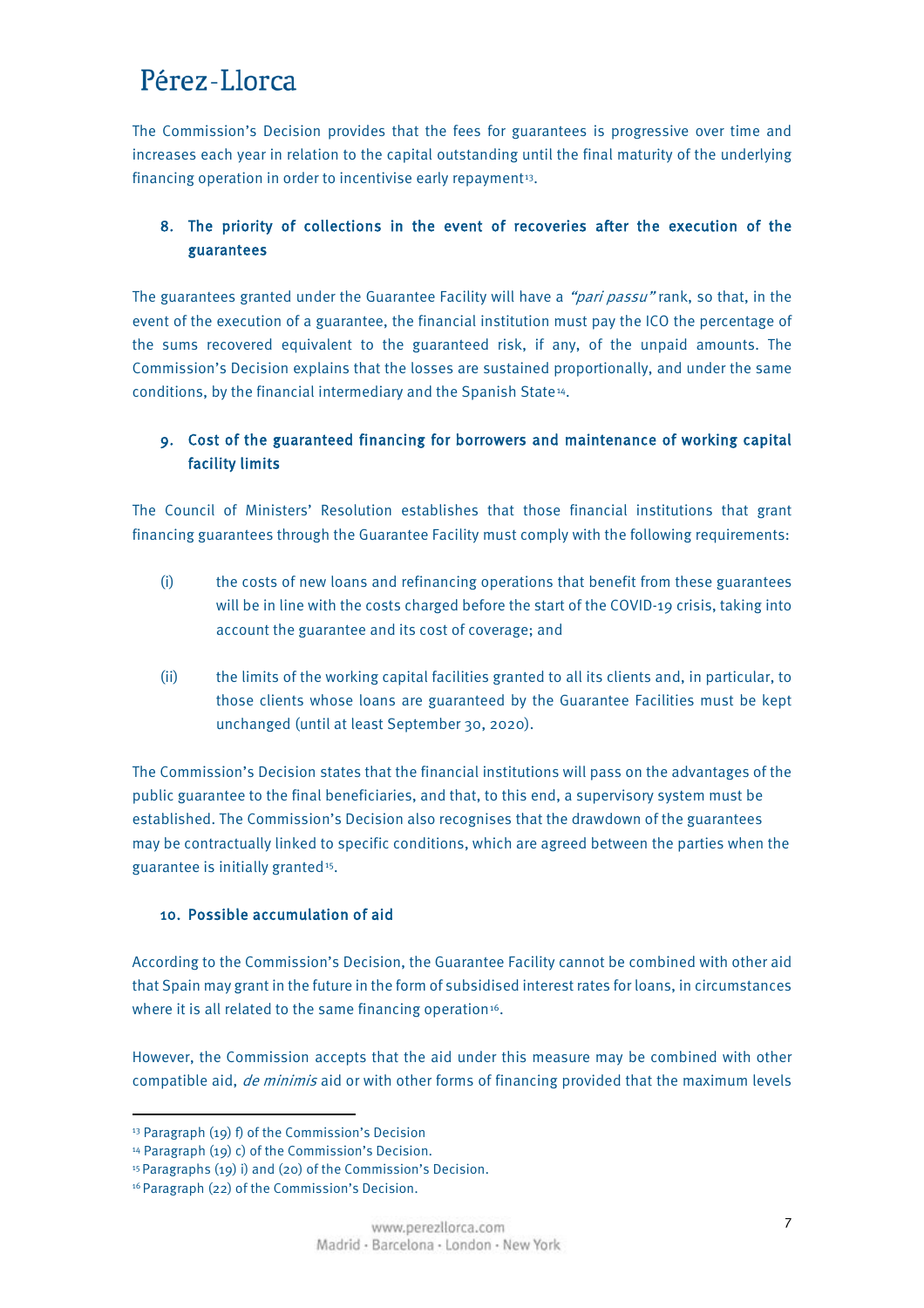<span id="page-7-0"></span>of aid provided in the relevant Guidelines or Block Exemptions Regulations ("GBER") are complied with and states that the aid limits and maximum combination levels established under the measure shall apply regardless of whether the support for the project is financed entirely from State resources or partly financed by the European Union<sup>[17](#page-7-1)</sup>.

#### 11. Monitoring and reporting

The Commission's Decision provides the monitoring and reporting obligations of the Spanish State laid down in the Temporary Framework<sup>[18](#page-7-2)</sup>.

In this respect, the Temporary Framework requires, *inter alia*, that, by 31 December 2020, Member States must provide the Commission with a list of the measures taken under the Temporary Framework and that Member States keep detailed records of the aid which is granted. Such records, which must contain all the information necessary to determine compliance with the established conditions, must be maintained for 10 years upon granting of the aid and must be handed over to the Commission on request.

In particular, the Commission's Decision establishes in this regard, that the Spanish authorities shall provide information demonstrating that none of the beneficiaries were companies in financial difficulty on 31 December 2019 within the meaning of the GBER.

#### 12. The legality of the measure and availability of State aid

The Commission's Decision declares that the measure was communicated by Spain before its implementation and that the aid is therefore considered lawful within the meaning of Article 108(3) of the Treaty on the Functioning of the European Union ("TFEU"). Furthermore, the Commission considers that the measure constitutes aid within the meaning of Article 107(1) of the TFEU.

In this respect, the measure can be attributed to the State because (i) it was enacted by a Royal Decree-Law, (ii) it is administered by the Ministry of Economic Affairs and Digital Transformation and (iii) it involves State resources since it is publicly funded.

The Commission considers that the measure is selective since it is awarded only to certain undertakings that fulfil the aforementioned conditions. Furthermore, the second guarantee facility applies only to self-employed individuals and SMEs, and the third guarantee facility applies only to large undertakings, and the measure applies only to undertakings registered in Spain. Although it applies to all business sectors, credit institutions are excluded as eligible final beneficiaries.

According to the Commission's Decision, the measure confers an advantage on its beneficiaries in the form of guarantees on loans because it relieves those beneficiaries of costs, which they would have had to bear under normal market conditions. In addition, it is likely to distort competition,

<span id="page-7-1"></span> $\overline{a}$ <sup>17</sup> Paragraphs (21) and (23) of the Commission's Decision.

<span id="page-7-2"></span><sup>18</sup> Paragraph (24) of the Commission's Decision.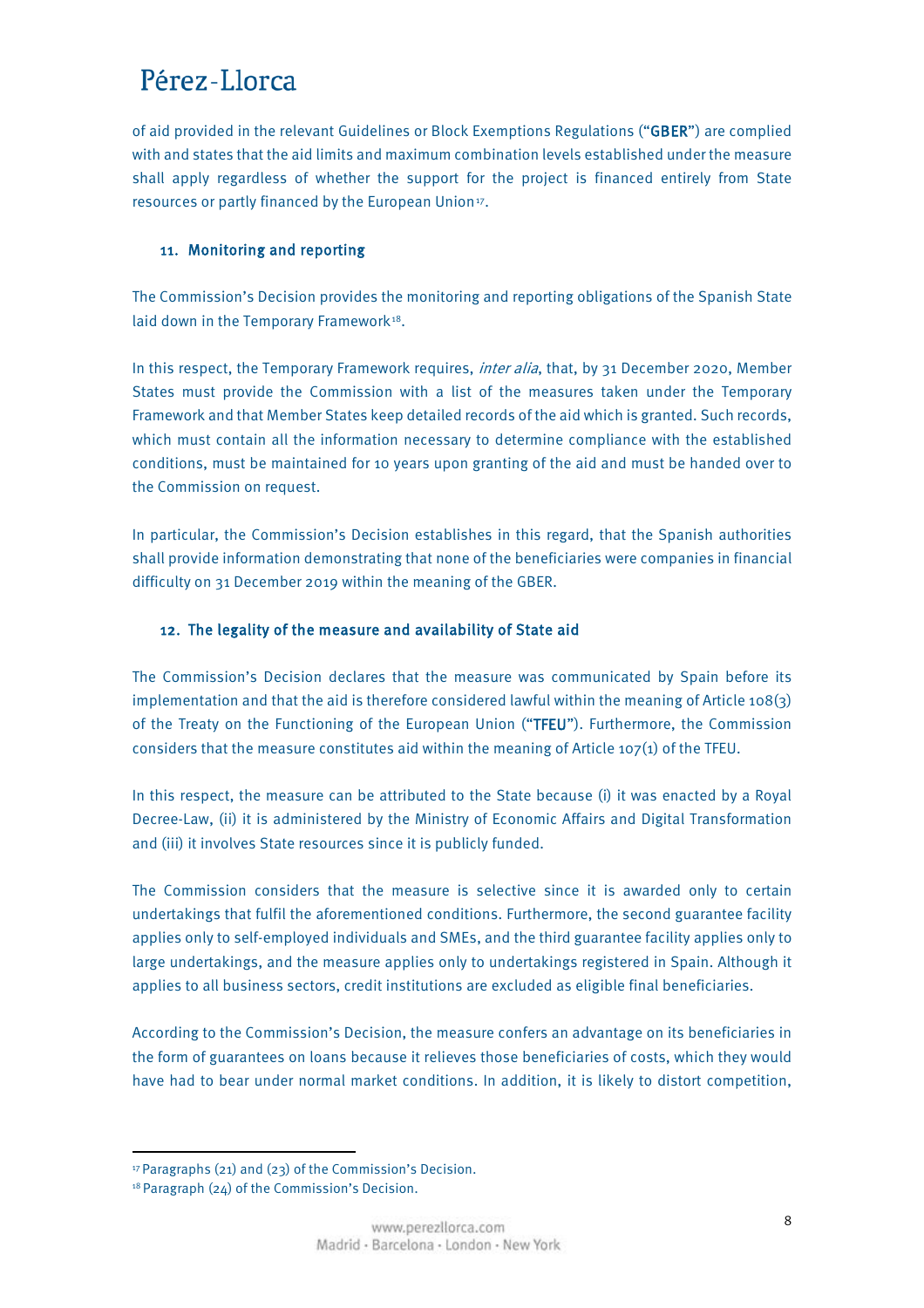<span id="page-8-0"></span>since it strengthens the competitive position of its beneficiaries. It also affects trade between Member States, since those beneficiaries are active in sectors in which intra-Union trade exists.

#### 13. Compatibility of aid

The Commission has declared that the Guarantee Facility is compatible with the internal market in accordance with Article 107(3)(b) of the TFEU, which allows the declaration of the compatibility of aid granted by Member States in order "to remedy a serious disturbance in the economy of a Member State".

The Commission accordingly considers that the measure is necessary, appropriate and proportionate to remedy a serious disturbance in the economy of a Member State and meets all the conditions of the Temporary Framework, *inter alia*, for the following reasons:

- (i) The increased degree of risk-sharing ensures a sufficient incentive for intermediary financial institutions to adequately assess the risk of providing a loan. The Commission attaches particular importance to the compulsory and additional analysis of the risk profile that the ICO must carry out before the approval of the new loan or refinancing operation for all transactions above EUR 50 million.
- (ii) The guarantees cover up to 80%, 70% or 60% of the loan principal, and the losses stemming from the loans are sustained proportionally and under the same conditions by the financial institutions and the State. Furthermore, when the size of the loan decreases over time, the guaranteed amount decreases proportionally.
- (iii) The measure introduces safeguards in relation to the possible indirect aid in favour of the credit institutions or other financial institutions to limit undue distortions to competition. Such safeguards ensure that these institutions, to the largest extent possible, pass on the advantages of the measure to the final beneficiaries. Moreover, credit institutions are excluded as eligible final beneficiaries.
- (iv) The Commission notes that the financial intermediary must be able to demonstrate that it has put in place a mechanism that ensures that the advantages are passed on, to the largest extent possible, to the final beneficiaries. In this respect, the Commission observes that the beneficiary undertakings are experiencing substantial losses hampering their ability to service expensive debt. Considering the banks' relatively high exposure to the loans, they have an incentive to offer loans on the most favourable terms possible to prevent the undertaking from defaulting, both on the new loan and any other, older loans granted earlier. The Commission also takes into account the fact that all commercial banks have, in principle, access to the guarantee scheme, creating competition between the banks. Finally, the Commission welcomes the obligation that the costs applied by the banks to the new loans and the refinancing operations will have to be in line with those applied before the start of the COVID-19 crisis, thus minimising possible benefits retained by the financial intermediaries.